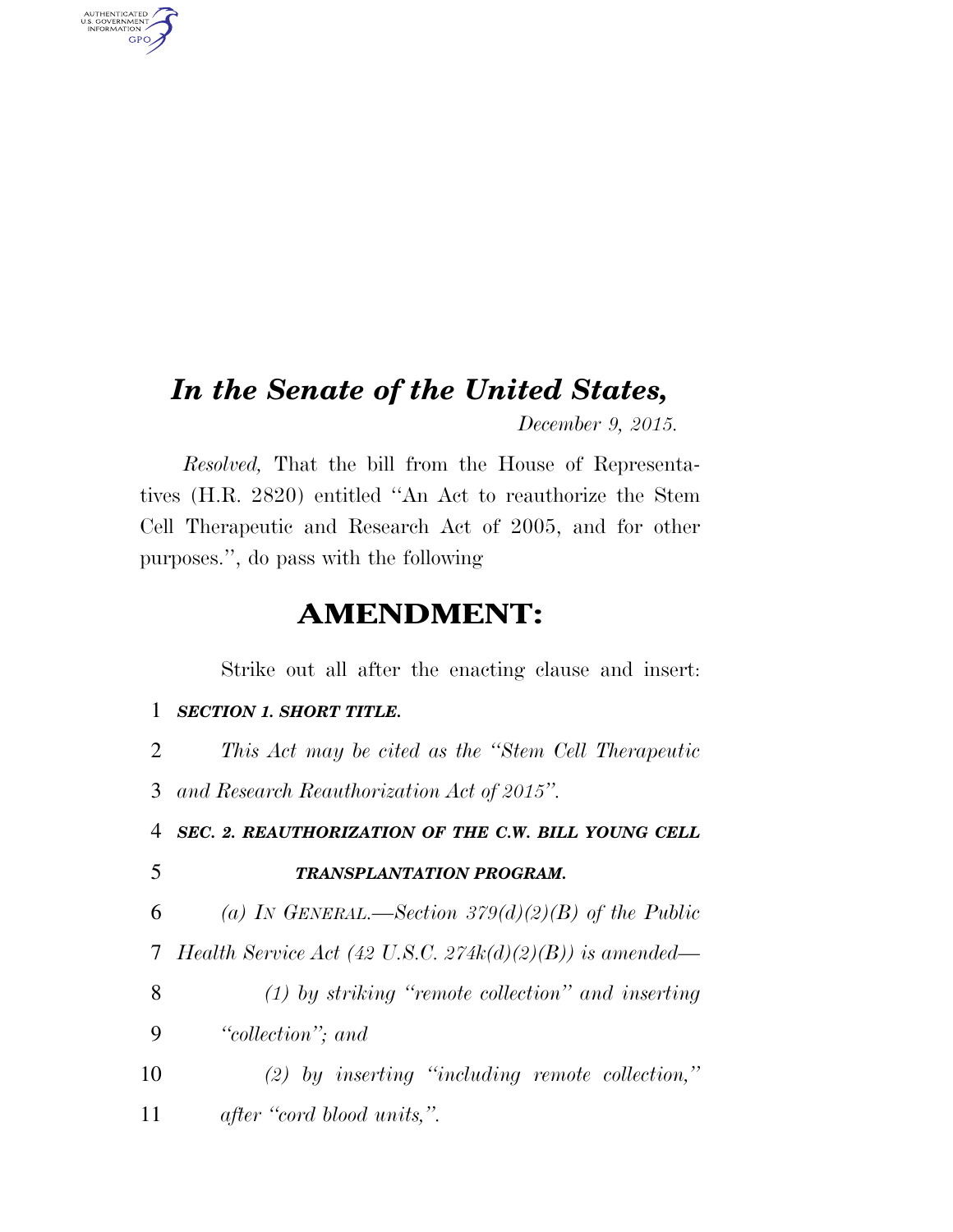*(b) AUTHORIZATION OF APPROPRIATIONS.—Section 379B of the Public Health Service Act (42 U.S.C. 274m) is amended—* 

 *(1) by striking ''\$30,000,000 for each of fiscal years 2011 through 2014 and''; and* 

 *(2) by inserting ''and \$30,000,000 for each of fis- cal years 2016 through 2020'' before the period at the end.* 

 *(c) SECRETARY REVIEW ON STATE OF SCIENCE.—The Secretary of Health and Human Services, in consultation with the Director of the National Institutes of Health, the Commissioner of the Food and Drug Administration, and the Administrator of the Health Resources and Services Ad- ministration, including the Advisory Council on Blood Stem Cell Transplantation established under section 379(a) of the Public Health Service Act (42 U.S.C. 274k(a)), and other stakeholders, where appropriate given relevant exper- tise, shall conduct a review of the state of the science of using adult stem cells and birthing tissues to develop new types of therapies for patients, for the purpose of consid- ering the potential inclusion of such new types of therapies in the C.W. Bill Young Cell Transplantation Program (es- tablished under such section 379) in addition to the con- tinuation of ongoing activities. Not later than June 30, 2019, the Secretary shall submit to the Committee on*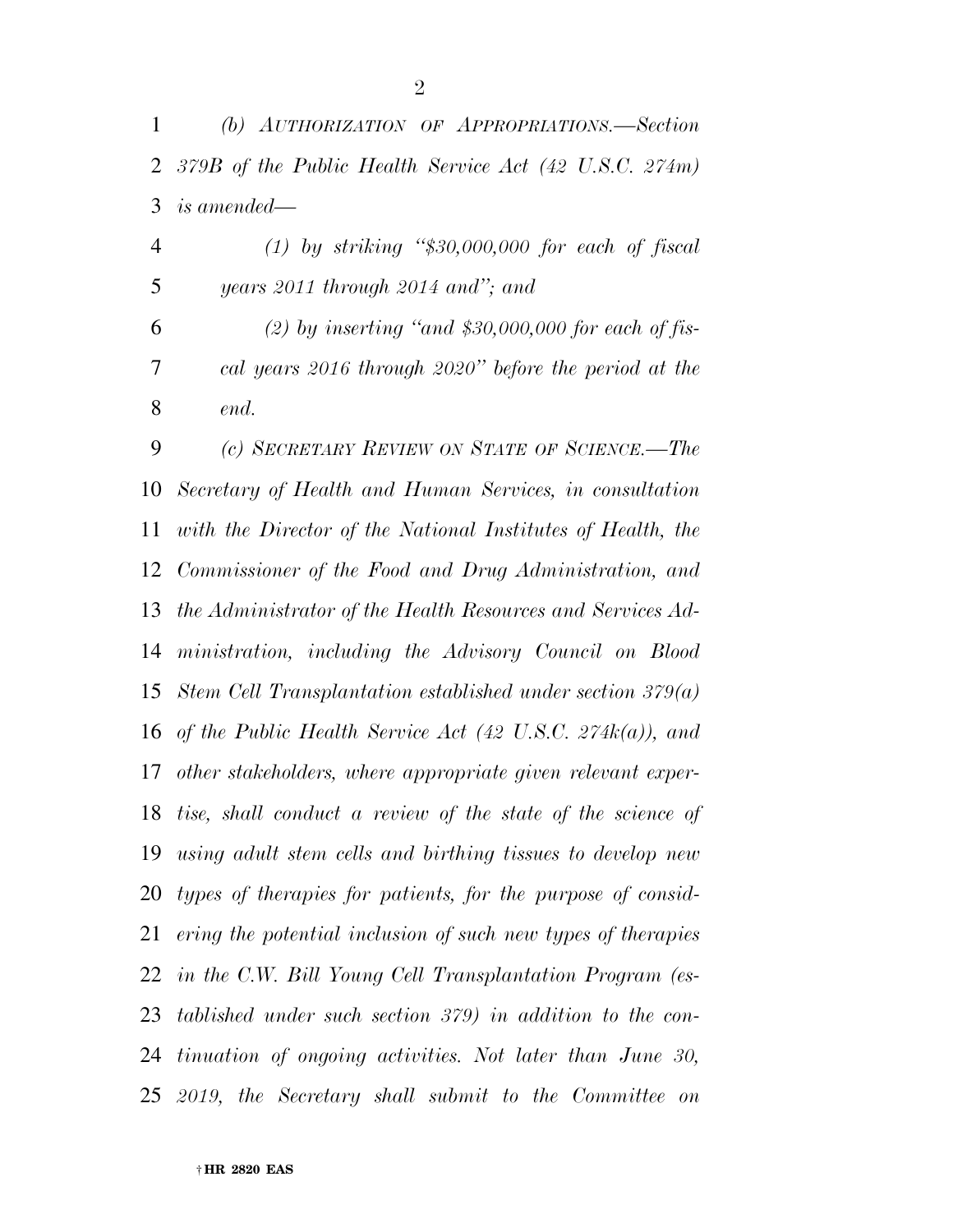*Health, Education, Labor, and Pensions of the Senate and* 

 *the Committee on Energy and Commerce of the House of Representatives recommendations on the appropriateness of such new types of therapies for inclusion in the C.W. Bill Young Cell Transplantation Program. SEC. 3. CORD BLOOD INVENTORY. Section 2 of the Stem Cell Therapeutic and Research Act of 2005 (42 U.S.C. 274k note) is amended— (1) in subsection (a), by striking ''one-time''; (2) by striking subsection (c); (3) by redesignating subsections (d) through (h) as subsections (c) through (g), respectively; (4) in subsection (d) (as so redesignated)— (A) in paragraph (1), by striking ''para- graphs (2) and (3)'' and inserting ''paragraphs (2), (3), and (4)''; (B) in paragraph (2)(B), by striking ''sub- section (d)'' and inserting ''subsection (c)''; and (C) by adding at the end the following: ''(4) CONSIDERATION OF BEST SCIENCE.—The Secretary shall take into consideration the best sci- entific information available in order to maximize the number of cord blood units available for transplant when entering into contracts under this section, or*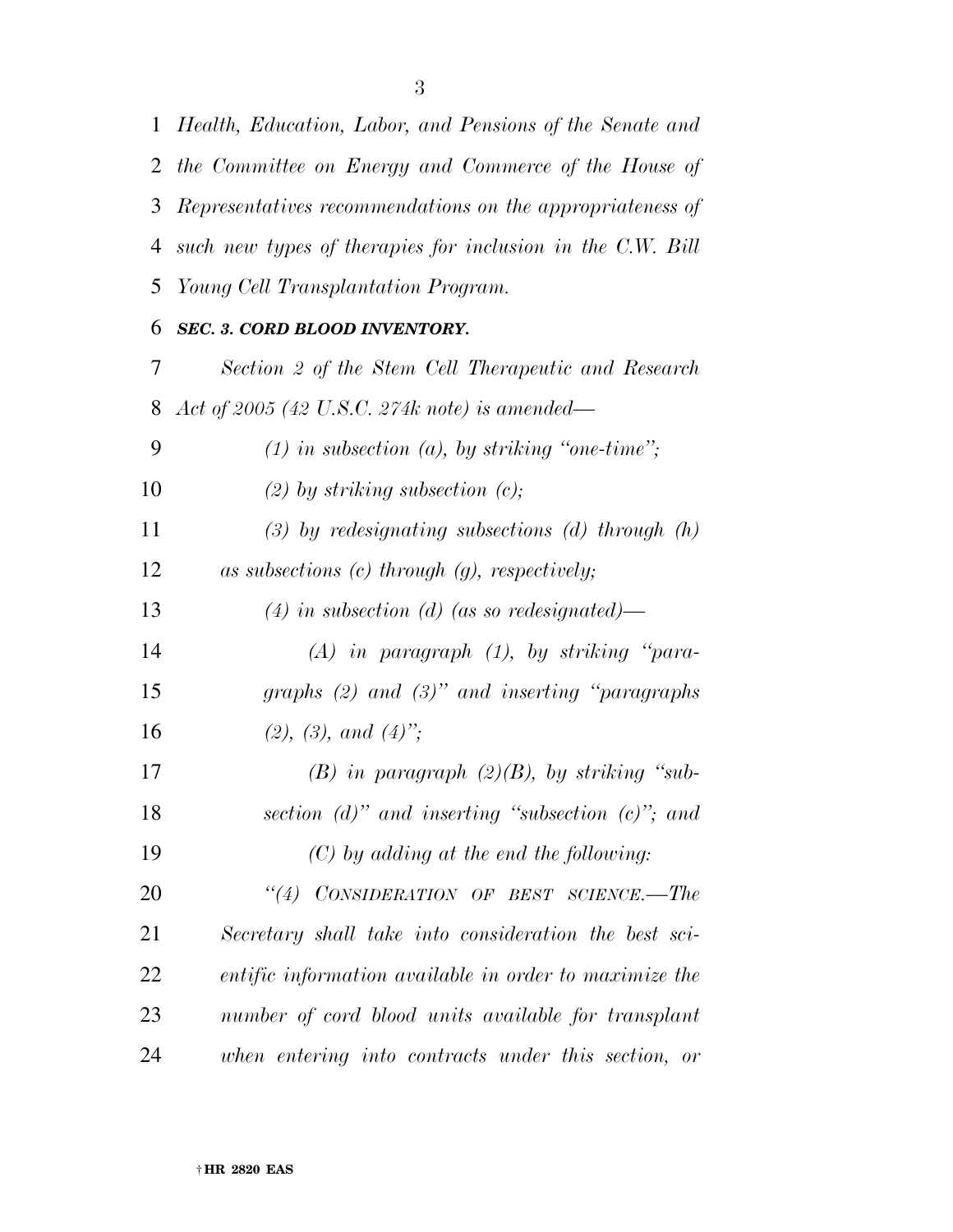*when extending a period of funding under such a con-tract under paragraph (2).* 

| 3  | "(5) CONSIDERATION OF BANKED UNITS OF CORD              |
|----|---------------------------------------------------------|
| 4  | $BLOOD$ —In extending contracts pursuant to para-       |
| 5  | $graph$ (3), and determining new allocation amounts     |
| 6  | for the next contract period or contract extension for  |
| 7  | such cord blood bank, the Secretary shall take into ac- |
| 8  | count the number of cord blood units banked in the      |
| 9  | National Cord Blood Inventory by a cord blood bank      |
| 10 | during the previous contract period, in addition to     |
| 11 | consideration of the ability of such cord blood bank to |
| 12 | increase the collection and maintenance of additional,  |
| 13 | <i>genetically diverse cord blood units."</i> ;         |
| 14 | $(5)$ in subsection (f) (as so redesignated)—           |
| 15 | $(A)$ by striking paragraph $(4)$ ; and                 |
| 16 | $(B)$ by redesignating paragraphs $(5)$ and             |
| 17 | $(6)$ as paragraphs $(4)$ and $(5)$ , respectively; and |
| 18 | (6) in subsection (g) (as so redesignated)—             |
| 19 | $(A)$ in paragraph $(1)$ —                              |
| 20 | (i) by striking " $$23,000,000$ for each of             |
| 21 | fiscal years 2011 through 2014 and"; and                |
| 22 | (ii) by inserting "and $$23,000,000$ for                |
| 23 | each of fiscal years 2016 through 2020" be-             |
| 24 | fore the period at the end; and                         |
| 25 | $(B)$ by striking paragraph $(2)$ .                     |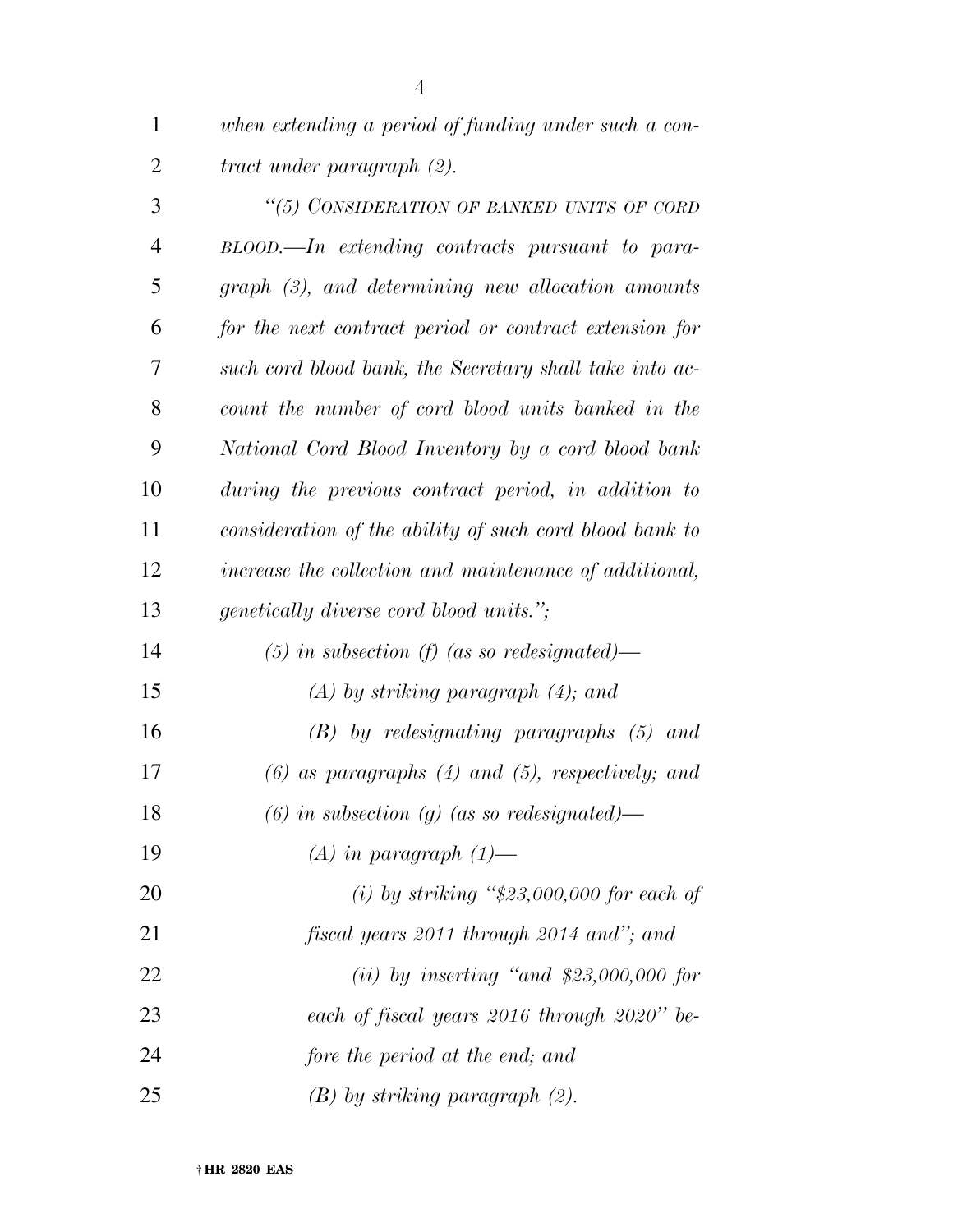*Not later than one year after the date of enactment of this Act, the Secretary of Health and Human Services shall issue determinations with respect to the inclusion of peripheral blood stem cells and umbilical cord blood in the definition of human organ.* 

Attest:

*Secretary.*